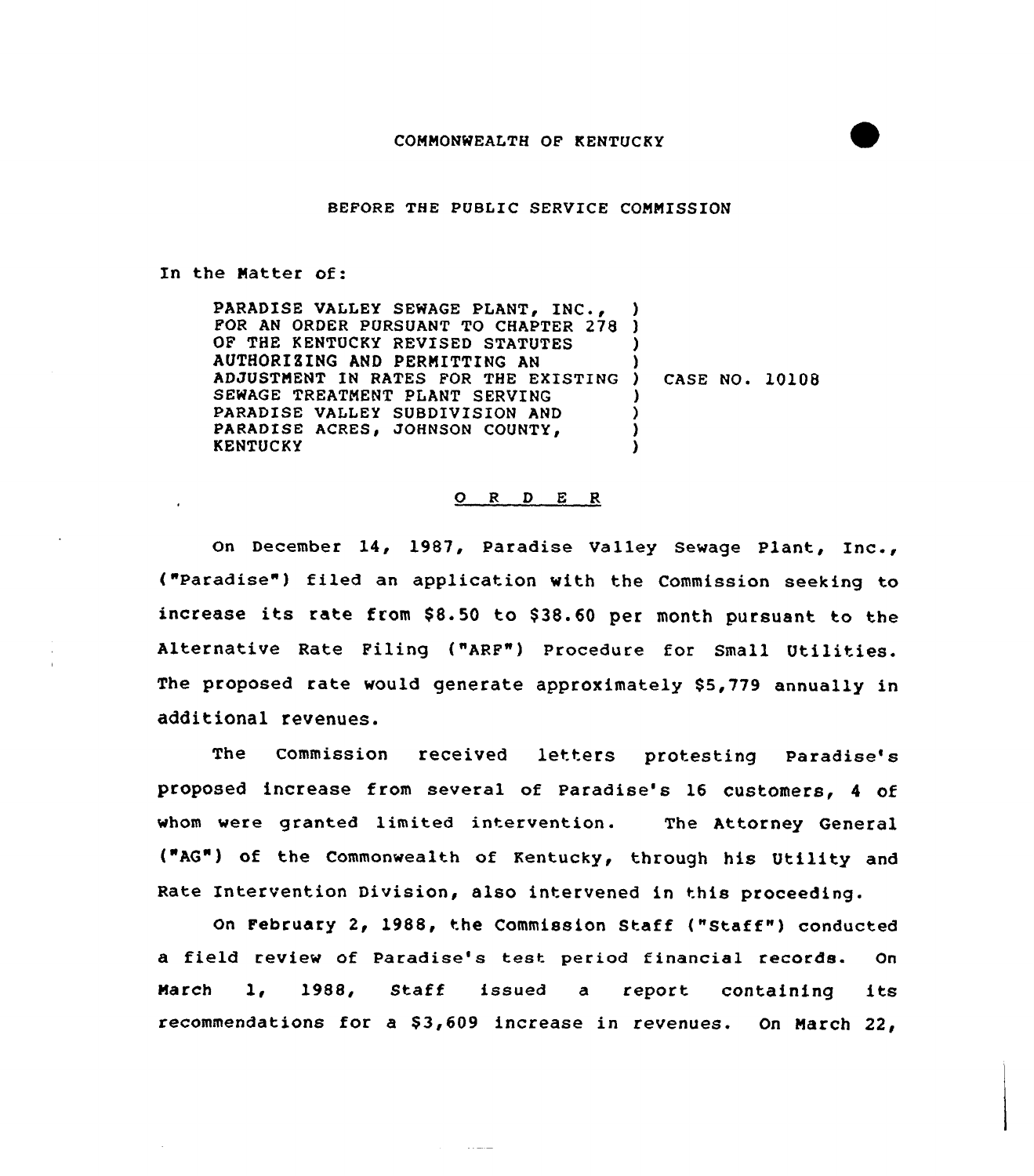1988, Paradise filed a response in which it accepted the findings and recommendations of the Staff Report.

<sup>A</sup> public hearing in this matter was held at the Commission's offices in Frankfort, Kentucky, on June 14, 1988. All requested information has been filed.

on June 21, 1988, the AG fiied a memorandum which proposed a monthly rate of \$19-45 for Paradise. In the memorandum, the AG explained his disagreement with some of the Staff's recommendations. This Order vill address only those recommended expense amounts with which the AG has taken exception.

Besides disagreeing with some of the Staff's recommendations on expenses, the AG asserts in the memorandum that under 807 KAR 5:076, the ARF procedure is inappropriate for Paradise based upon language under the "Necessity and Function" paragraph of that regulation. However, under Chapter 13A, Kentucky Revised statutes, the "Necessity and Function" paragraph is a statement justifying the need for promu1gating an administrative regulation and is not an operative part of the regulation itself. Since the ARF procedure was intended to simplify filing and reduce costs associated with rate cases, the Commission is of the opinion that a 16 customer utility must in all fairness be allowed to take advantage of this process.

The AG disagrees with Staff's recommended allowance of a \$500 annual management fee for Nr. Bocook, recommending in the alternative no allowance at all. As Nr. Bocook has assumed all burdens associated with regulatory compliance, including placing himself within the commission's jurisdiction for the purposes of

 $-2-$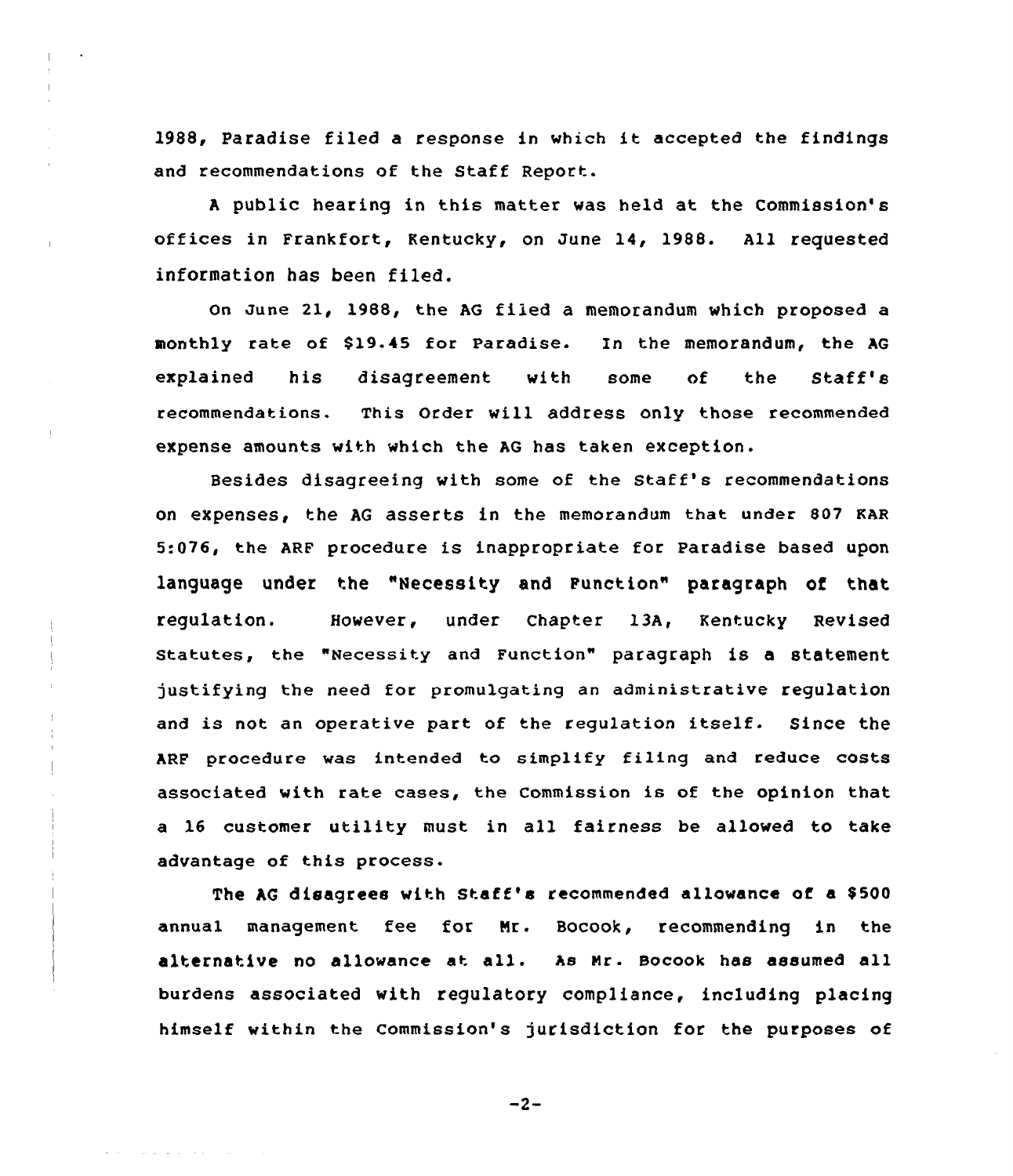KRS 278.990, the Commission is of the opinion that Nr. Bocook is entitled to a management fee. The Commission has allowed annual management fees of up to \$1,800 in numerous cases and, although Paradise Valley has a small number of customers, is of the opinion that an annual fee of \$500 is reasonable in this instance.

The AG disagrees with Staff's recommended allowance of \$500 annually for sludge hauling expense. In response to the AG's information request of Nay 17, 1988, Paradise submitted copies of invoices for sludge hauling. While the 1987 cost per load was \$125 compared to \$80 per load during the first 4 months of 1988, 6 loads were hauled during those <sup>4</sup> months. At that rate, 18 loads would be hauled annually at a total cost of \$1,440. The AG recommends allowing \$375 annually (five loads at \$75 per load) for sludge hauling expense. The Commission is of the opinion that \$ 500 is a reasonable allowance for sludge hauling expense.

The AG disagrees with Staff's recommended allowance of \$600 annually for routine maintenance services based upon a contention that Paradise's certified operator is not providing service sufficient to justify a \$50 per month fee. The AG recommends an allowance of \$<sup>25</sup> per month. If Paradise's customers feel that service is inadequate or deficient, they should consider utilizing the Commission's formal complaint procedures consistent with KRS 278.260 and 807 KAR 5:001, Section 12. The Commission is of the opinion that an annual fee of \$600 for provision of routine maintenance services is a reasonable amount for rate-making purposes.

 $-3-$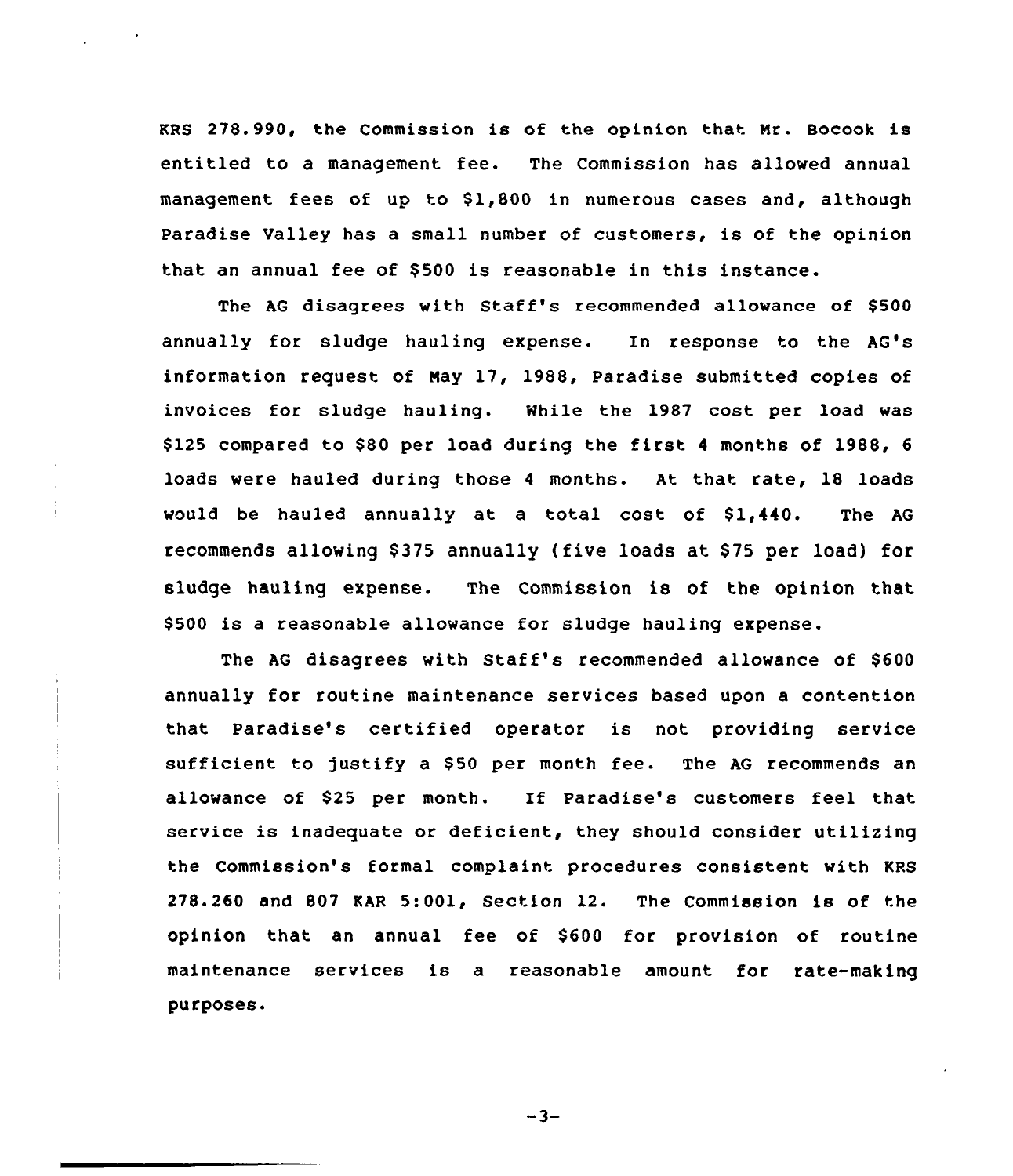The AG disagrees with customer accounts expense of \$240 recommended in the Staff Report. As a reeult of Nr. Bocook's testimony at the hearing of June 14, 1988 regarding customer invoicing and his admission that no time is spent monthly preparing invoices, the Commission is of the opinion that the allowance of \$120 annually for this purpose included in the Staff Report should be excluded. Although Paradise annually issues coupon booklets containing invoices for an entire year to each of its customers, posting of customer payments must still be done. Therefore, customer accounts expense of \$120 has been included for rate-making purposes.

The AG disagrees with Staff's recommended allowance of \$300 annually for office supplies and other expenses. An annual allowance of \$300 amounts to a weekly allowance of \$5.77. The AG recommends an allowance of \$65 annually or \$1.25 weekly. Charges to this account include the cost of the aforementioned coupon booklets as well as stationary and postage. Furthermore, an employee of Mr. Bocook's engineering firm makes bank deposits, pays bills of the utility, and answers telephone calls regarding utility business. The commission is of the opinion that an annual office supplies and other expenses allowance of \$300 is reasonable for rate-making purposes.

The adjustment made to customer accounts expense herein results in a reduction of \$120 to the test-year adjusted operating expense, including other interest expense, found reasonable in the staff Report. Using the && percent after-tax operating ratio applied to the adjusted test-year operating expense of \$4,378

$$
-4-
$$

a salah sahiji désa di kacamatan Sulawa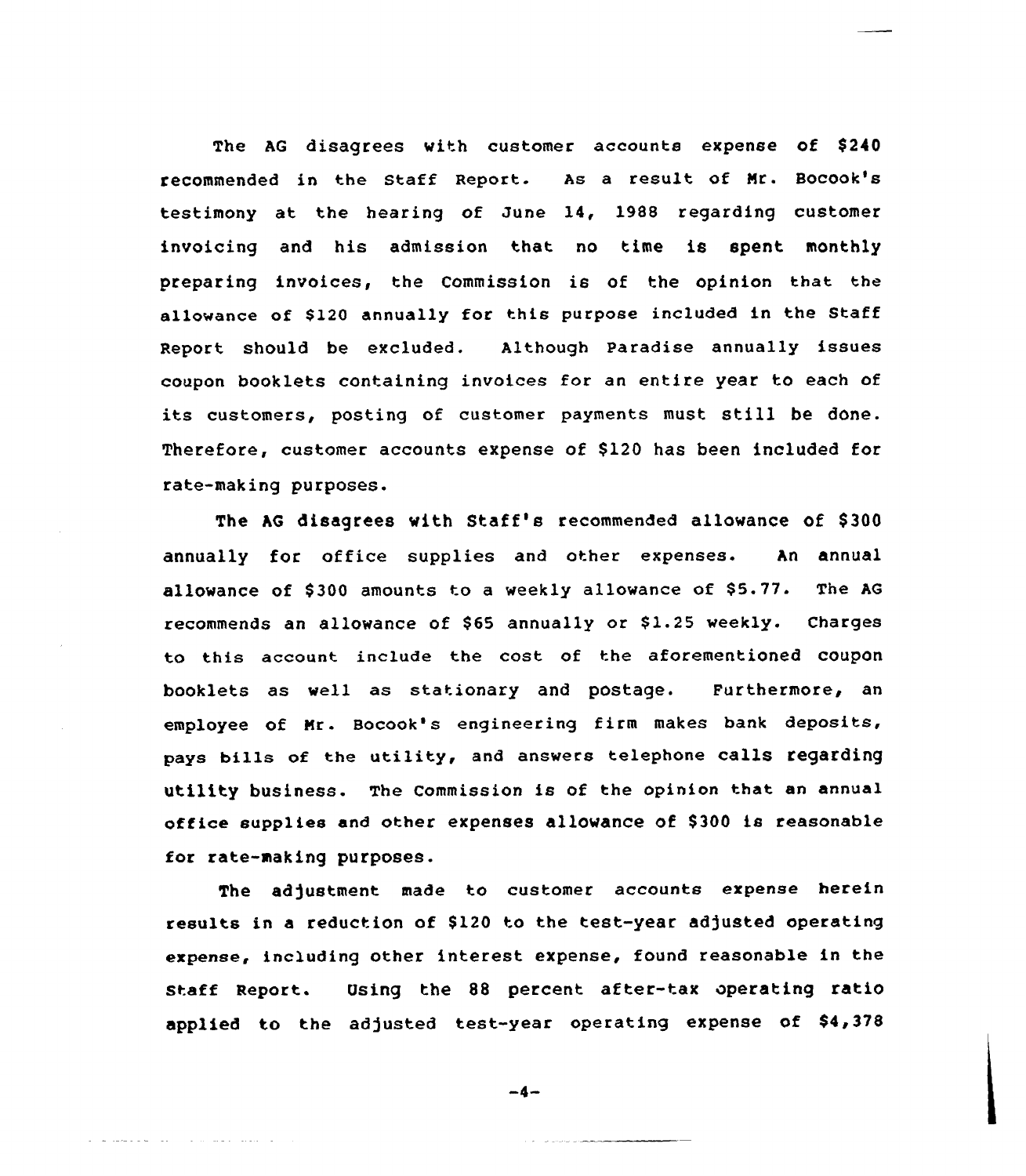results in a total revenue requirement of \$5,102. The Commission accepts Staff's finding that an annual increase of 83,470 over normalized test-year flat rate revenues of  $$1,632$  should be allowed.

# FINDINGS AND ORDERS

1. The rate in Appendix <sup>A</sup> is the fair, just, and reasonable rate to be charged by Paradise in that it should produce annual revenues of 85,102.

2. Within 30 days of the date of this Order, Paradise should file with this Commission its revised tariff setting out the rate approved herein.

3. The Commission affirms that portion of the St<mark>aff</mark> Report issued in this proceeding not specifically revised herein.

IT IS THEREFORE ORDERED that:

1. The rate in Appendix A is the fair, just, and reasonable rate to be charged by Paradise for service rendered on and after the date of this Order.

2. within 30 days of the date of this Order, Paradise shall file With this Commission its revised tariff setting out the rate approved herein.

 $-5-$ 

والتراويات والرواب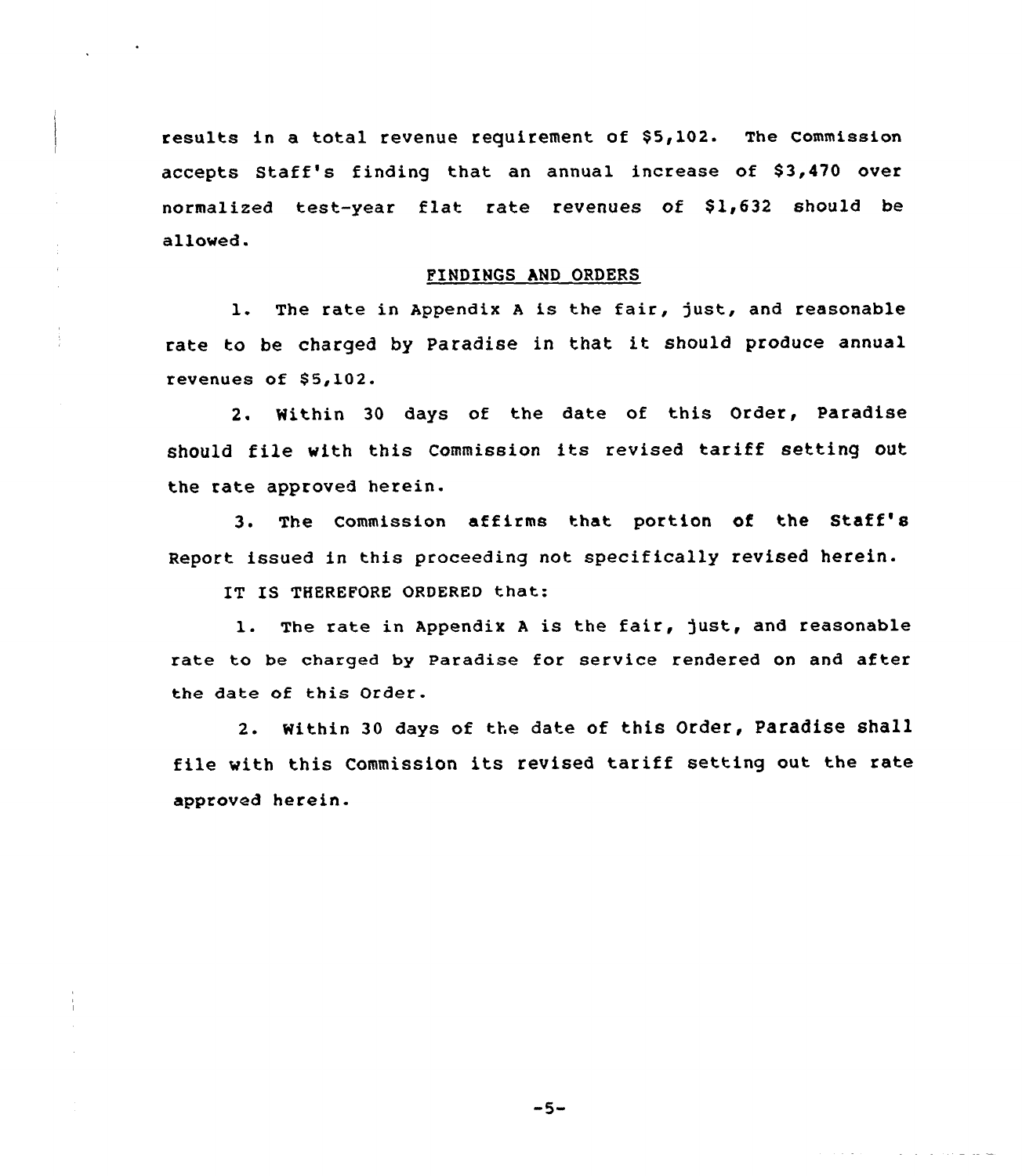Done at Frankfort, Kentucky, this 22nd day of July, 1988.

.<br>1982 - Andre Landerman, fransk forsk avstånder i Albert i Fransk forskeller i Albert i Sverige i Sverige i Sv

 $\sim$   $\sim$ 

PUBLIC SERVICE COMMISSION

 $\mathcal{L}^{\mathcal{L}}$  is a set of the set of the set of the set of the set of the set of the set of the set of the set of the set of the set of the set of the set of the set of the set of the set of the set of the set of the se

Cacharil D. Hennesop

M. News nissioner

ATTEST:

an a series and dealer and a

 $\mathbb{R}^n$ 

 $\mathbb{R}^2$ 

Executive Director